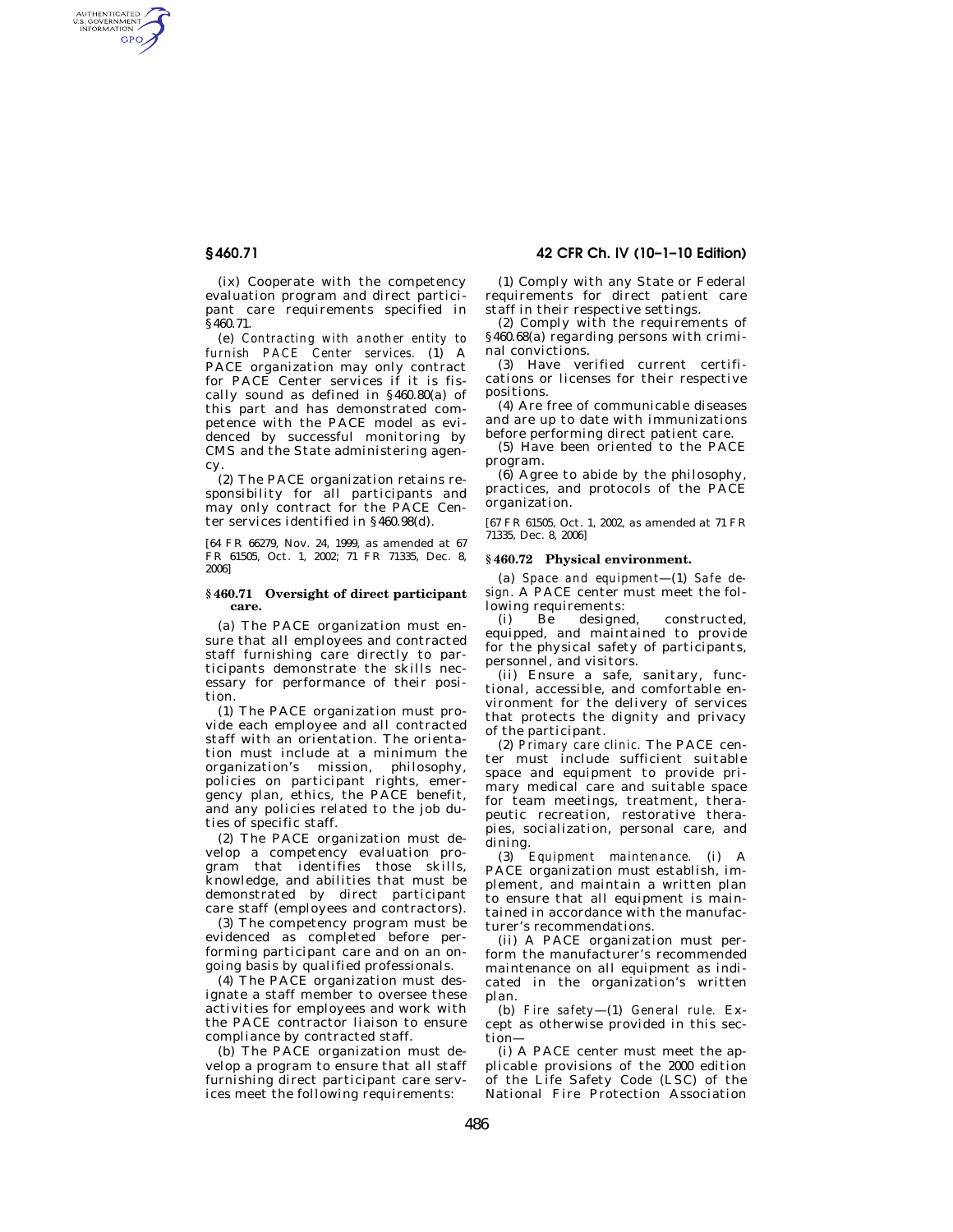## **Centers for Medicare & Medicaid Services, HHS § 460.72**

that apply to the type of setting in which the center is located. The Director of the Office of the Federal Register has approved the NFPA  $101 \text{ }^{\circ}$  2000 edition of the Life Safety Code, issued January 14, 2000, for incorporation by reference in accordance with 5 U.S.C. 552(a) and 1 CFR part 51. A copy of the Code is available for inspection at the CMS Information Resource Center, 7500 Security Boulevard, Baltimore, MD or at the National Archives and Records Administration (NARA). For information on the availability of this material at NARA, call 202–741–6030, or go to: *http://www.archives.gov/* 

*federal*l*register/* 

*code*l*of*l*federal*l*regulations/* 

*ibr\_locations.html.* Copies may be ob-<br>tained from the National Fire Protection Association, 1 Batterymarch Park, Quincy, MA 02269. If any changes in this edition of the Code are incorporated by reference, CMS will publish notice in the FEDERAL REGISTER to announce the changes.

(ii) Chapter 19.3.6.3.2, exception number 2 of the adopted edition of the LSC does not apply to PACE centers.

(2) *Exceptions.* (i) The Life Safety Code provisions do not apply in a State in which CMS determines that a fire and safety code imposed by State law adequately protects participants and staff.

(ii) CMS may waive specific provisions of the Life Safety Code that, if rigidly applied, would result in unreasonable hardship on the Pace center, but only if the waiver does not adversely affect the health and safety of the participants and staff.

(3) Beginning March 13, 2006, a PACE center must be in compliance with Chapter 9.2.9, Emergency Lighting.

(4) Beginning March 13, 2006, Chapter 19.3.6.3.2, exception number 2 does not apply to PACE centers.

(5) Notwithstanding any provisions of the 2000 edition of the Life Safety Code to the contrary, a PACE center may install alcohol-based hand rub dispensers in its facility if—

(i) Use of alcohol-based hand rub dispensers does not conflict with any State or local codes that prohibit or otherwise restrict the placement of alcohol-based hand rub dispensers in health care facilities;

(ii) The dispensers are installed in a manner that minimizes leaks and spills that could lead to falls;

(iii) The dispensers are installed in a manner that adequately protects against inappropriate access;

 $(iv)$  The dispensers are installed in accordance with chapter 18.3.2.7 or chapter 19.3.2.7 of the 2000 edition of the Life Safety Code, as amended by NFPA Temporary Interim Amendment  $00-1(101)$ , issued by the Standards Council of the National Fire Protection Association on April 15, 2004. The Director of the Office of the Federal Register has approved NFPA Temporary Interim Amendment 00–1(101) for incorporation by reference in accordance with 5 U.S.C. 552(a) and 1 CFR part 51. A copy of the amendment is available for inspection at the CMS Information Resource Center, 7500 Security Boulevard, Baltimore, MD and at the Office of the Federal Register, 800 North Capitol Street NW., Suite 700, Washington, DC. Copies may be obtained from the National Fire Protection Association, 1 Batterymarch Park, Quincy, MA 02269; and

(v) The dispensers are maintained in accordance with dispenser manufacturer guidelines.

(c) *Emergency and disaster preparedness*—(1) *Procedures.* The PACE organization must establish, implement, and maintain documented procedures to manage medical and nonmedical emergencies and disasters that are likely to threaten the health or safety of the participants, staff, or the public.

(2) *Emergencies defined.* Emergencies include, but are not limited, to the following:

(i) Fire.

(ii) Equipment, water, or power failure.

(iii) Care-related emergencies.

(iv) Natural disasters likely to occur in the organization's geographic area. (An organization is not required to develop emergency plans for natural disasters that typically do not affect its geographic location.)

(3) *Emergency training.* A PACE organization must provide appropriate training and periodic orientation to all staff (employees and contractors) and participants to ensure that staff demonstrate a knowledge of emergency